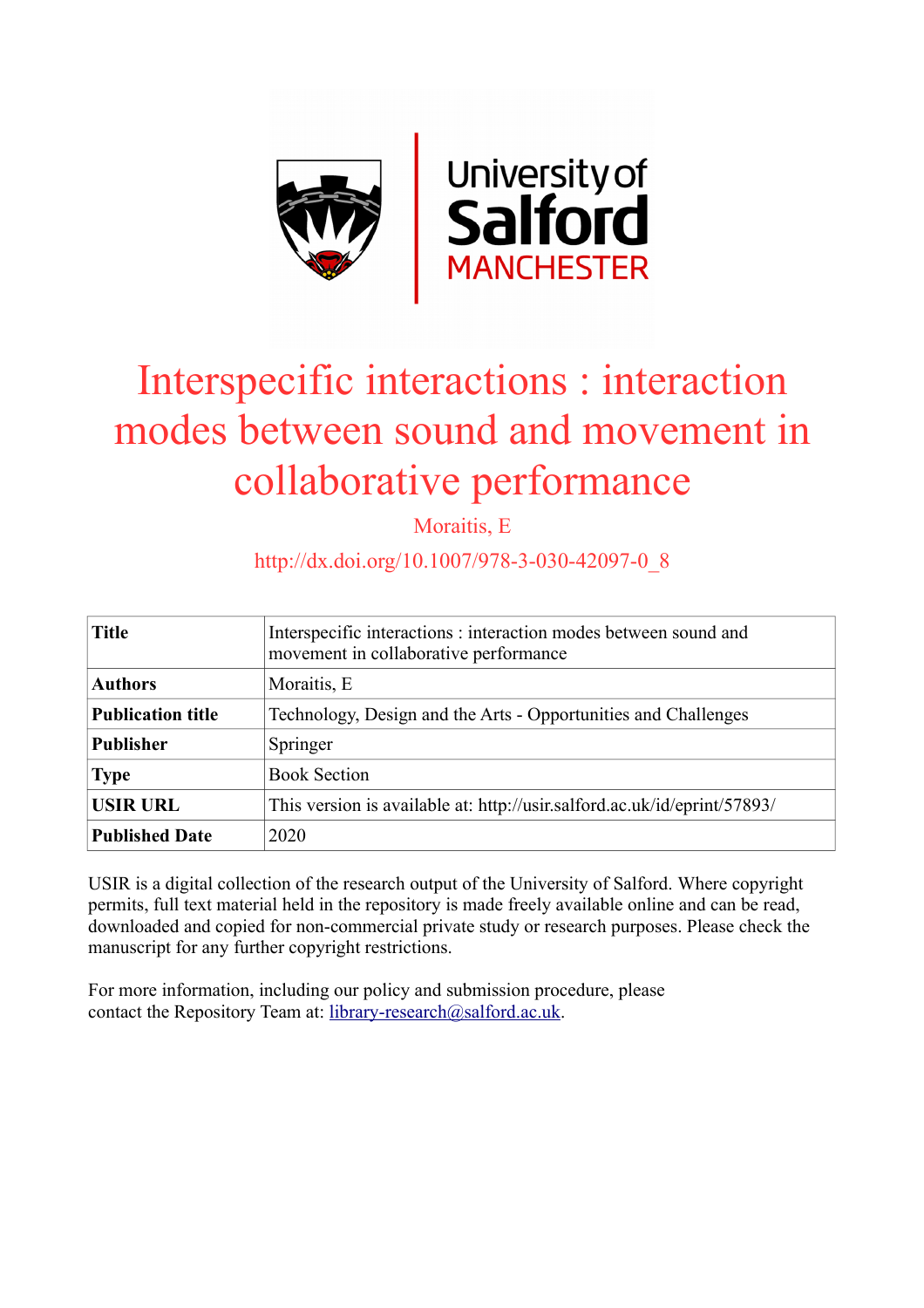# **Chapter 8 Interspecific Interactions: Interaction Modes Between Sound and Movement in Collaborative Performance**



#### **Manoli Moriaty**

**Abstract** Collaboration between composers and choreographers is an approach possessing a long history and expansive list of creative outcomes. In recent years, such collaborative endeavours have further engaged with knowledge and practices from scientific disciplines, consequently giving rise to an emergent field of research focusing on novel modes of interaction between the expressive media of sound and movement as facilitated by new technologies and methodologies; from analogue proximity devices permitting dancers rudimentary control over recordings in the 1965 *Variations V*, to Marco Donnarumma utilizing biophysical sensors and machine learning algorithms as means of maintaining detailed command of digital signal processing (DSP) through specific body postures in the 2016 *Corpus Nil*. Whilst the contributions by this relatively new transdisciplinary field have produced practice and research outcomes of unquestionable value, its main focus concentrates on the expression of sound through movement, with lesser emphasis placed on perspectives of practitioners utilizing interactive sound as means of informing the arrangement of movement. This chapter aims to reflect those perspectives through the research conducted during my collaborations with dance practitioners, where we have together examined areas such as each performer's role while operating interactive systems, employing different modes of system operation according to the desired determinacy of resulting material, and simplification of discipline-specific language when engaged in polydisciplinary collaboration. The contribution of this research concerns a novel taxonomy of interaction modes informed by the biological phenomenon of symbiosis. Defined as close and persistent relationships between organisms of different species, symbiosis manifests in three core types—mutualism, commensalism, and parasitism—with each type determined according to the change in fitness outcome experienced by each of the engaged organisms. In the context of my collaborative practice, the biological notion of fitness outcome is interpreted as the expressive range allocated to each performer and their respective media, while simultaneously relating to the level of determinacy from the score and choreography. The symbiotic modes of interaction are firstly described through examining three contemporary precedents, each showcasing distinct approaches in

M. Moriaty  $(\boxtimes)$ 

University of Salford, Salford, UK e-mail: [e.moraitis1@salford.ac.uk](mailto:e.moraitis1@salford.ac.uk)

<sup>©</sup> The Author(s) 2020

R. Earnshaw et al. (eds.), *Technology, Design and the Arts—Opportunities and Challenges*, Springer Series on Cultural Computing, [https://doi.org/10.1007/978-3-030-42097-0\\_8](https://doi.org/10.1007/978-3-030-42097-0_8)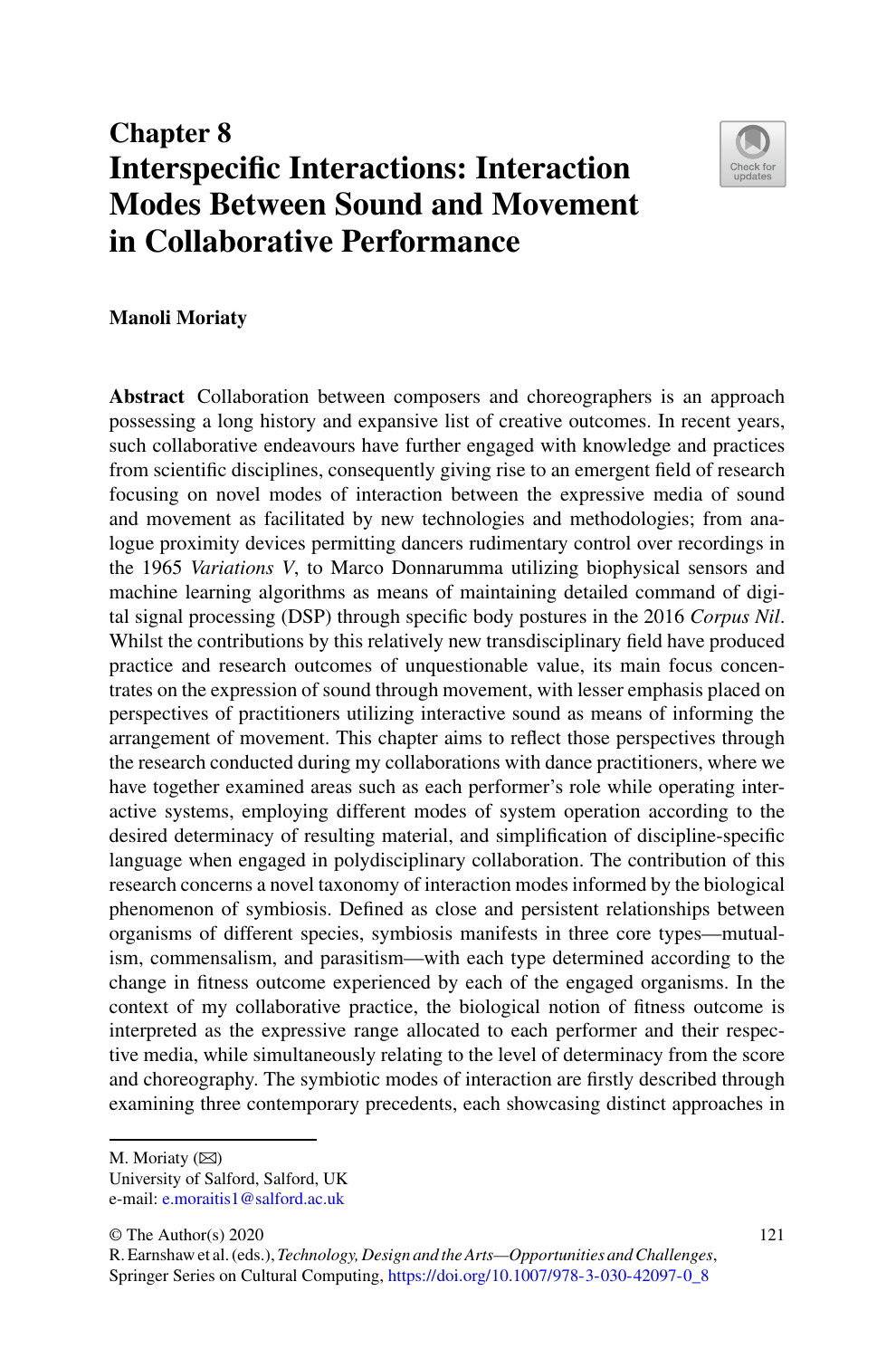collaboration and use of gesture recognition technologies (GRT), followed by a practical demonstration of each mode by its activation during a practice outcome resulting from my collaborations with two dancers, including a detailed analysis of the developed interactive system and its principles of its operation.

**Keywords** Polydisciplinary · Collaboration · GRT · Interaction · User interface · Symbiosis

## **8.1 Introduction**

For the better part of the past decade, a significant portion of my practice and research has been concerned with polydisciplinary (see note [1\)](#page-17-0) collaboration in performance practice, with a particular focus on the processes by which practitioners expressing through sound and movement engage in collaboration. Since its early conception, my approach in examining such engagements stems from a perspective of biological associations, namely the phenomenon of symbiosis. My preoccupation with symbiosis is fuelled in equal parts by the phenomenon's scientific significance towards evolution, and the way it has informed seminal philosophical observations on social organization among humans [\[1\]](#page-17-1). The outcome of this artistic research resulted in two publications [\[2,](#page-17-2) [3\]](#page-17-3) with symbiosis informing a framework through which I went to analyze the process of and the social dynamics observed within the collaborative engagements conducted as part of my practice, largely concerning live performance works involving interaction between music and dance. At the same time, however, these publications provided scarce details on the technological means used to facilitate the interaction between our respective expressive media. Considering the fundamental role of technology in developing our joint practice outcomes, further reflection on the conceptual debate between symbiosis and performance practice complemented the existing framework for interaction between disciplines and practitioners resulted in findings that appear salient towards identifying distinct modes of interaction between the expressive media of sound and movement.

The findings presented in this chapter have been reached through a Practice Research methodology, and are presented through a process of analytic autoethnography, that is the active reflection of one's experiences in creative work through the wider context of associated practices. The contribution of these findings on technology focus on the application of well-established GRT devices and associated software suites within a novel set of interaction modes informed by the taxonomy of symbiotic relationships, with the activation of these modes presented through both precedent examples, as well as a representative outcome developed through my collaborative practice. In other words, rather than aiming towards creating new technologies for creative expression, this research aims to present new ways of appropriating existing technologies, particularly in manners accessible to practitioners of diverse levels of technological proficiency.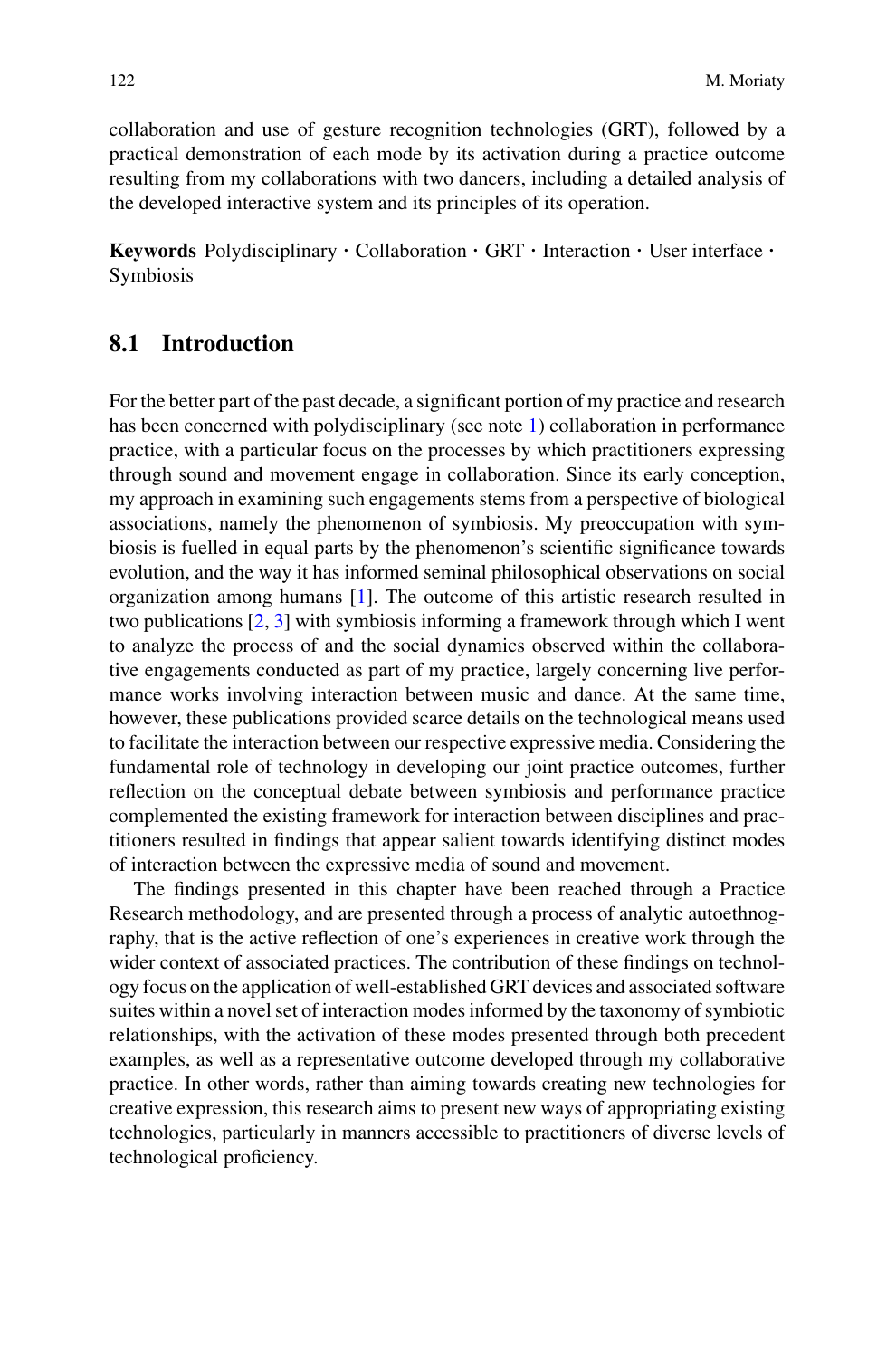My motivation towards this research approach stems from my previous practice as a performer of Electronic Dance Music, where the limited possibilities presented by analogue disc jockey equipment were a driving force to develop new ways for sonic manipulation. This exploration continued during my first steps within sonic arts, albeit this time through predominantly digital tools, with the addition of modulation devices (e.g. Envelope Generators (EG), Low Frequency Oscillators (LFO), Step Sequencers), as means of predefining and accurately recreating certain sonic gestures in the performed material. However, the accuracy of digital devices made away with the organic and ephemeral feel borne of the imperfections of human movements. This observation coincides with my first forays into collaboration with dancers, as well as my initial experimentations with GRT in sonic performance through the widely used Nintendo Wii Remote (or Wiimote). These early experiments were conducted in collaboration with contemporary dancer Shona Roberts, an already close personal friend, with whom we began exploring ways for motion sensors to manipulate and modulate sound (see Fig. [8.1\)](#page-3-0).

At the time, my main focus was to explore the potential of using physical movement as means of affecting, guiding, and enriching sound, with the connection between the two expressive media being a lesser concern. In essence, my perspective at the time could be described as sonic-centric, where the performer's actions were utilized as merely another source of modulation to augment the previously used devices. Contrary to reducing my collaborator's contributions to the programmed actions of a machine, this approach allowed Roberts unrestricted range of expression

<span id="page-3-0"></span>

**Fig. 8.1** Performance with Shona Roberts at Anatomy, Edinburgh Summerhall, April 2014 (Copyright Richard Dyson, reproduced by permission)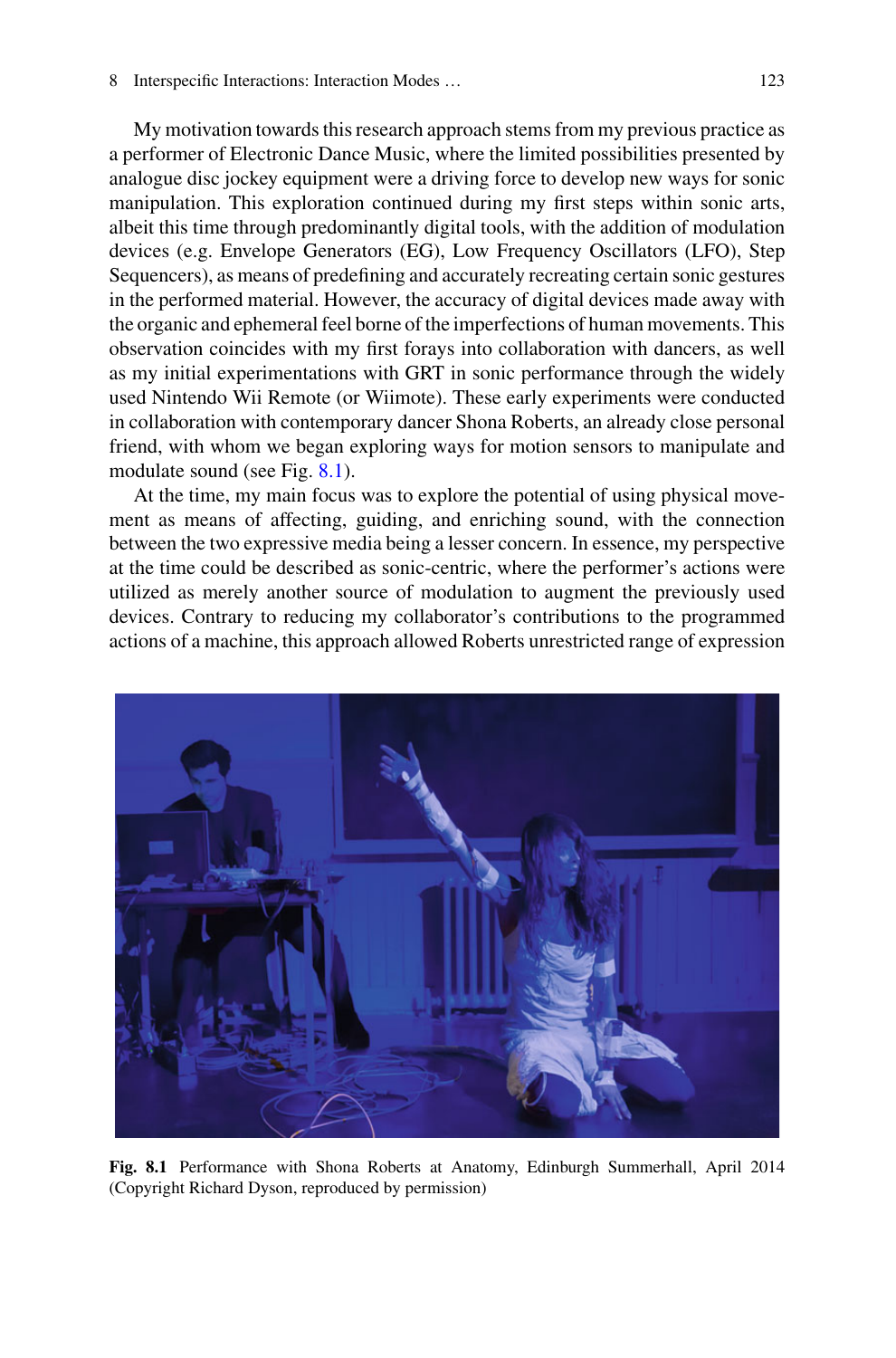through her choreography, while I enjoyed similar liberty in creating sonically meaningful interpretations of the dancer's arm movement through the data captured by the pair of Wiimotes.

# **8.2 Interactivity in Performance—Origins and Recent Developments**

On reflection, this mutual independence during our earliest experiments with Roberts echoed the collaborative relationship between composer John Cage and choreographer Merce Cunningham, who in developing their joint works would 'intentionally segregate the creation of the sound from the creation of the movement until the performance' [\[4\]](#page-17-4). Dubbing this relationship 'autonomous complementarity', Andrew Uroskie explains that this separate development of disciplinary material was an effort in alleviating the dependency of movement to embodying sound in a manner that was to an extent literal, and certainly perceivable by the audience:

Music was understood to govern, implicitly or explicitly, the movement of the dancers. Choreography, within this propulsive conception, was a kind of musical interpretation, judged on its ability to form a singular synaesthetic coherence in the experience of the audience. [\[5\]](#page-17-5)

Challenging the traditional notions of audience experience in the work of Cage and Cunningham is further evident from the presentation format of the Black Mountain 'Happenings', a series of events where the combination of music, dance, and visual arts was such as to allow each audience member to experience a unique perspective [\[5,](#page-17-5) [6\]](#page-17-6). The two artists' focus was shifted from the experience of the audience to that of the performers, and the manner in which the latter embodied the received aural and ocular stimuli.

Having explored independence between sound and movement throughout their work in the 1950s, in 1965 Cage and Cunningham developed *Variations V*, arguably the first performance to feature technologically facilitated interaction between music and dance. Working alongside the artists, engineers Billy Klüver and Robert Moog developed two distinct approaches in motion-activated control of music equipment. Respectively employing photosensitive cells and proximity antennas [\[7\]](#page-17-7), the system was designed as to react to dancers' movements by operating the transport controls of several tape machines storing Cage's sound palette. As such, the notion of sound governing the 'propulsion' of movement was all but eliminated in *Variations V*. However, as Uroskie points out, the dancers were not in conscious control of the sonic palette, which would imply that 'one model of subordination would have merely been exchanged for another'; instead, movement was utilized to 'set a certain train of sonic events in motion' [\[5\]](#page-17-5). In other words, while dancers performed Cunningham's precisely rehearsed choreography [\[7\]](#page-17-7), the sounds triggered from the interaction between movement and the two motion-detecting systems resulted in an indeterminate sonic outcome, an approach in music score that is often associated with the practice of Cage.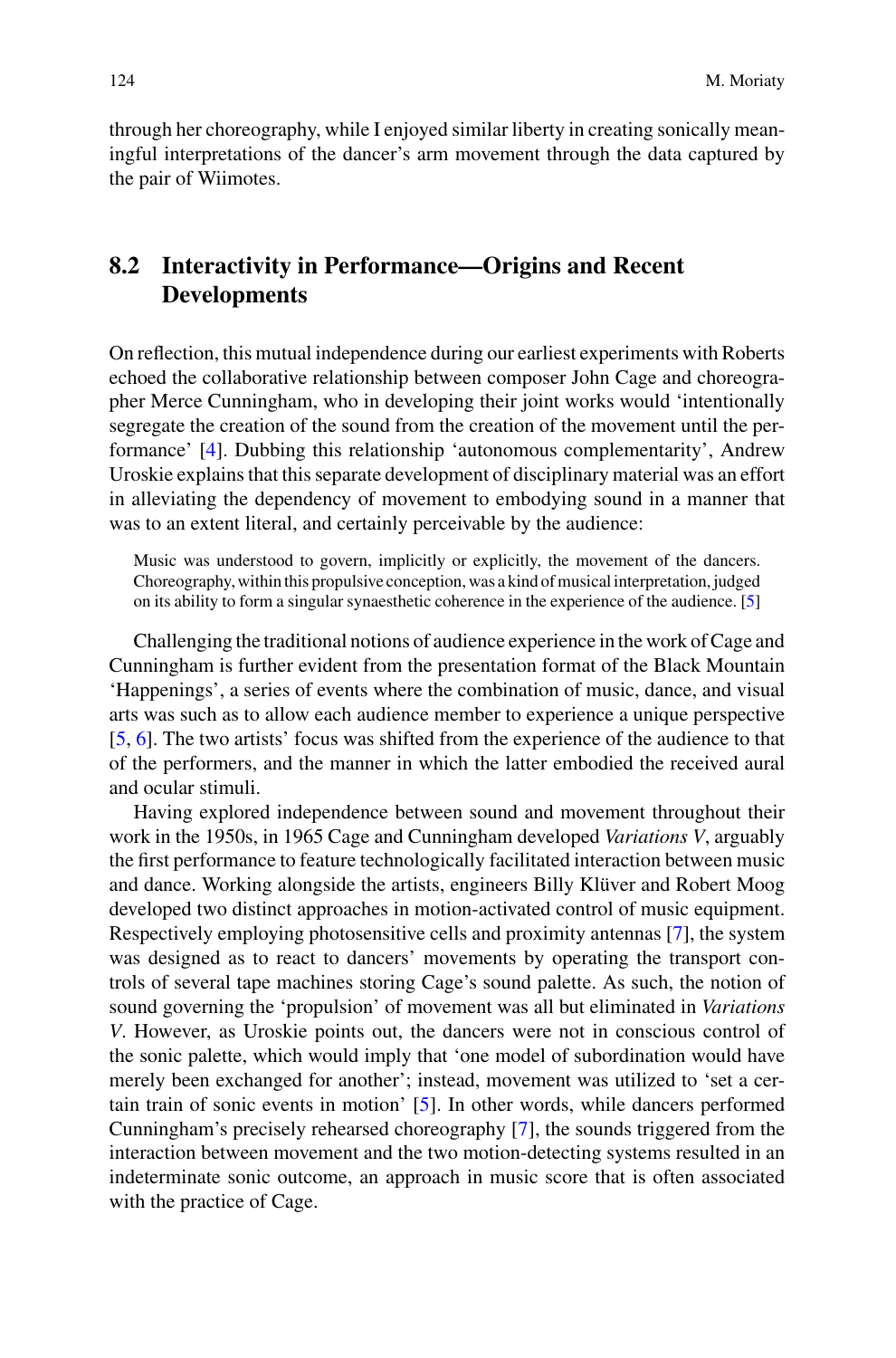With the benefit of more than fifty years of technological developments, a modern look on the modes of interaction between sound and movement in *Variations V* could deduct that the artists were not able to implement a precise control of sound through movement due to the limitations of the relatively crude analogue system in interpreting movement into actuating commands. Nowadays, interpreting movement into digital data has given rise to GRT devices that allow a detailed level of controlling software through physical movement. Such systems are implemented in diverse applications within the fields of computing, manufacturing, as well as arts. On the latter field, researchers and practitioners exploring interaction between sound and movement have formed dedicated communities, such as the annual conference New Instruments for Musical Expression (NIME).

While much of the focus of this research field has been the development of new technologies and methodologies facilitating the expression of sound through movement, implementing these contributions demands a certain level of technical proficiency and knowledge of the associated language and vocabulary. In my practice, I was faced with this issue during my early collaborations with Roberts. To further contextualize the aforementioned independence between our respective material, our approach resulted from the lack of a shared vocabulary. In other words, while *Variations V* presupposed a degree of freedom between sound and movement due to imprecise technology, that freedom in my work with Roberts was dictated due to imprecise language. Although my mapping of the Wiimotes' motion data to sound processing parameters made sense to practitioners familiar with audio software, communicating these mappings verbatim to my collaborator was inefficient in allowing Roberts to understand how her movement affected sound, an issue further compounded by my own lack of knowledge in the language of choreography. While we were able to overcome these issues due to our prolonged collaboration and personal familiarity, I was aware that the privilege of time and patience will not always be present. This realization prompted me to explore a way of communicating my desired intentions in shaping sound through movement via the use of GRT. Prior to this specific research question, my research contributed a framework comprising of a set of strategies and precepts towards guiding polydisciplinary collaborative process [\[2\]](#page-17-2), with its core concept being the biological phenomenon of symbiosis. From its serendipitous appropriation as the name of our initial collaborative engagement, examining the scientific research of the phenomenon in the context of artistic practice allowed for the development of a system derived from a disciplinary-neutral field, thus avoiding presupposing greater importance to neither of our disciplines.

#### **8.3 The Symbiotic Phenomenon**

The lexicological definition of symbiosis (Oxford English Dictionary) suggests two elements existing in a sustained harmonious relationship. However, in the context of biological associations, harmonious coexistence is merely one of the many manifestations of symbiotic relationships. Biologists define symbiosis as the close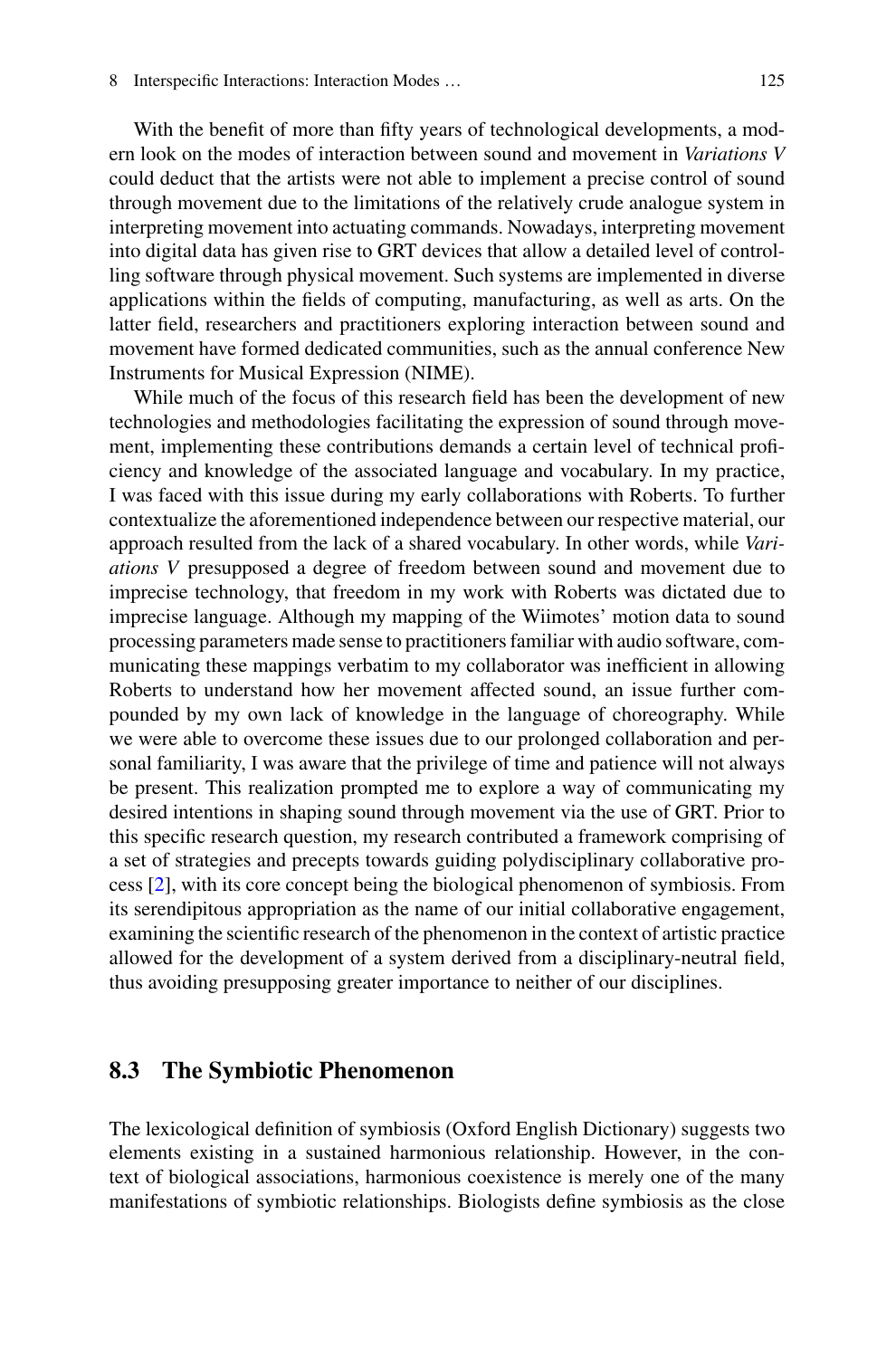and persistent relationships between organisms of different species [\[8\]](#page-17-8). Organisms engaged in symbiosis are identified as the host and its symbiont, with the engagement most often initiated by the symbiont becoming attached to the typically larger host, motivated by the former's desire to extract benefit from the relationship. In line with the different levels of extraction of benefit, or fitness outcome [\[9\]](#page-17-9), symbiosis manifests in a variety of types. The three core types are mutualism, commensalism, and parasitism, with each type identified according to the effects it has on the engaged organisms. And since the symbiont is always benefited, it is the effect on the host which defines the type (see Table  $8.1$ ).

This taxonomy of relationships refers to symbioses as they are observed at a specific moment in time, described as research on ecological scale [\[10\]](#page-17-10). However, examining symbiosis over longer timescales reveals its function as an evolutionary mechanism, with the organisms' evolutionary trajectory reacting to the close and persistent interactions with their partner's specific traits. For example, while a particular partnership may have begun as parasitic (which is often the origin of most interspecific associations [\[9\]](#page-17-9)), the host will eventually evolve ways to extract benefit from the relationship, while the symbiont will also manage its exploitation of the host with the aim of prolonging the relationship. This reactive evolution serves as proof for an evolutionary trend from parasitism to mutualism, which is nowadays widely accepted by biologists [\[10\]](#page-17-10).

Having explained the core taxonomy of symbiotic relationships, the next step towards drawing parallels between biological and creative associations is to firstly identify the elements making up each partnership, and secondly establish a relationship between these elements. The first shared aspect among the two forms of association concerns the partners' motivation towards establishing a relationship; that is to combine their individual traits as means of jointly overcoming limitations, respectively borne of environmental [\[8\]](#page-17-8) and disciplinary [\[11\]](#page-17-11) factors. From this starting point, the remaining elements are placed through a process of conceptual debate, and finally become organized opposite each other, as summarized in Table [8.2.](#page-7-0)

This subjective interpretation assumes the symbiotic relationship as the collaborative engagement, with the organisms as the collaborating practitioners. The interspecificity of the engaged organisms is reflected through the different disciplines employed by each practitioner, with each discipline's specific expressive media related to the biological traits carried by each species. In interpreting the roles of host and symbiont, these are allocated respectively on the practitioner instigating the collaboration and the one who is guided according to the former's direction. As will become clearer later on, the used nomenclature applies to engagements which

<span id="page-6-0"></span>

| <b>Table 8.1</b> Symbiosis<br>typology and fitness outcome | Type of interaction   | Fitness outcome |             |
|------------------------------------------------------------|-----------------------|-----------------|-------------|
|                                                            |                       | <b>Symbiont</b> | <b>Host</b> |
|                                                            | <b>Mutualistic</b>    | Positive        | Positive    |
|                                                            | <b>Commensalistic</b> | Positive        | Neutral     |
|                                                            | <b>Parasitic</b>      | Positive        | Negative    |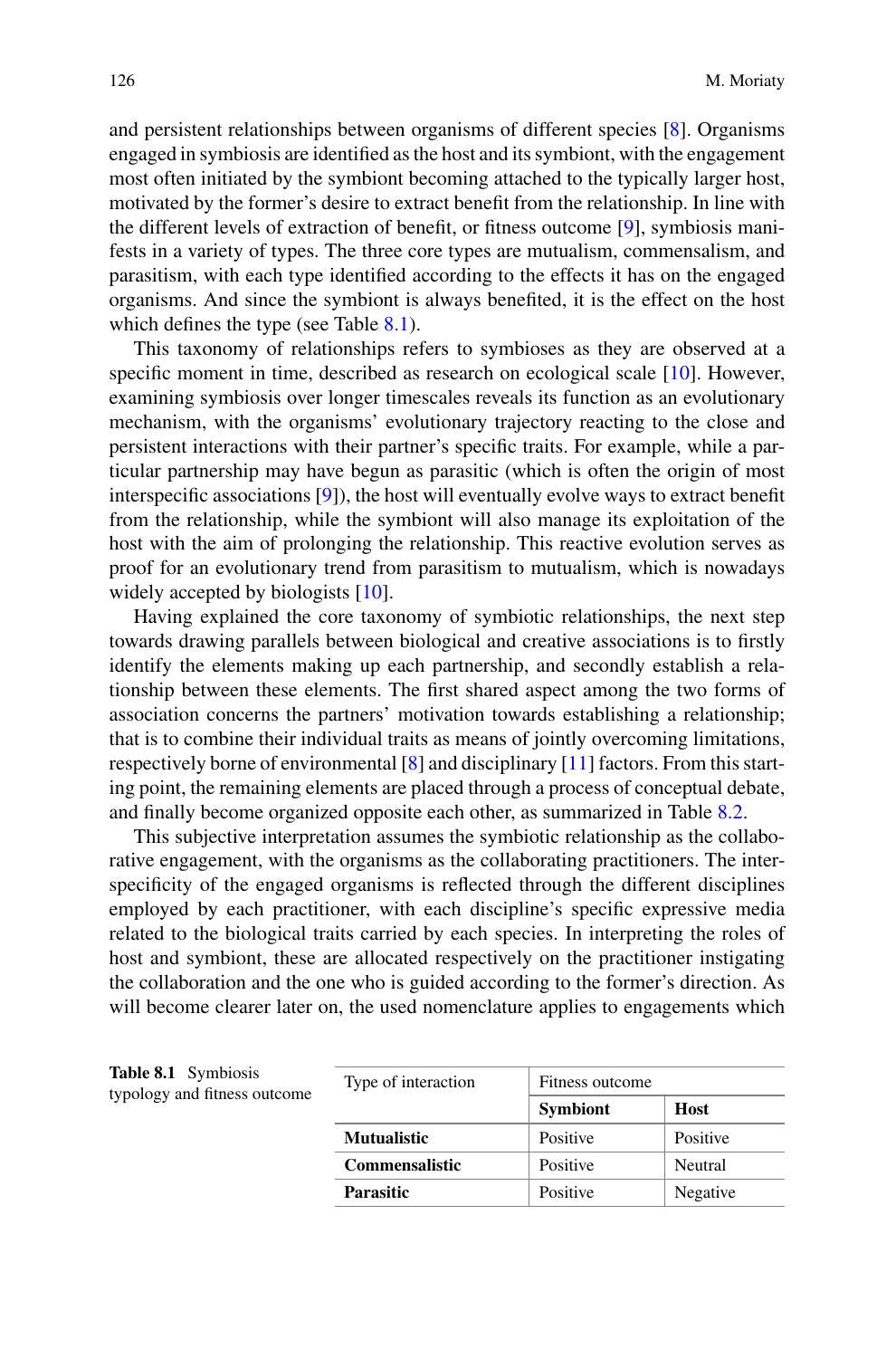| <b>Symbiotic relationships</b> |                   | Polydisciplinary collaborations |                      |  |
|--------------------------------|-------------------|---------------------------------|----------------------|--|
| Organisms                      | Symbiont          | Instigator                      | <b>Practitioners</b> |  |
|                                | <b>Host</b>       | Directee                        |                      |  |
| Interspecificity               | Biological traits | Expressive media                | Polydisciplinarity   |  |
| Fitness outcome                |                   |                                 | Expressive range     |  |

<span id="page-7-0"></span>**Table 8.2** Related elements of symbiotic relationships and polydisciplinary collaborations

<span id="page-7-1"></span>

feature a higher level of dependency, be that a parasitic relationship in symbiosis or a directive collaboration [\[12\]](#page-17-12) (see note [2\)](#page-17-0) in artistic practice, with the prescriptive meaning of these roles diffused during commensalistic/interactive engagements, and almost entirely absent in mutualistic relationships and collaborative modes.

The final interpretation concerns the element of fitness outcome into expressive range. As mentioned, the types of symbiotic relationships are identified according to the host's fitness outcome, or the level of benefit that organism experiences as a result of its engagement with the symbiont. In the context of my interpretation, expressive range refers to the level of creative input allocated to each practitioner during their collaboration (see note [3\)](#page-17-0). Figure [8.2](#page-7-1) showcases the shared direction of effect between the two types of association, with the partner' extraction (or reciprocal exchange) of fitness outcome in symbioses, and delimitation (or conversation) of expressive range in collaborations. In the context of polydisciplinary collaborations, this approach presents an efficient way of understanding and allocating each practitioner's liberty in developing their respective disciplinary material during the process of collaborative engagements (see note [4\)](#page-17-0), with the same principle available towards organizing the relationship between musician and dancer while operating an interactive system.

#### **8.4 Interactive Taxonomy: Theory and Precedents**

As mentioned in the introduction, the typical approach of using GRT in musicdance interaction concerns the change of sound through movement. This effect is achieved by mapping movement data to various parameters of DSP devices, with the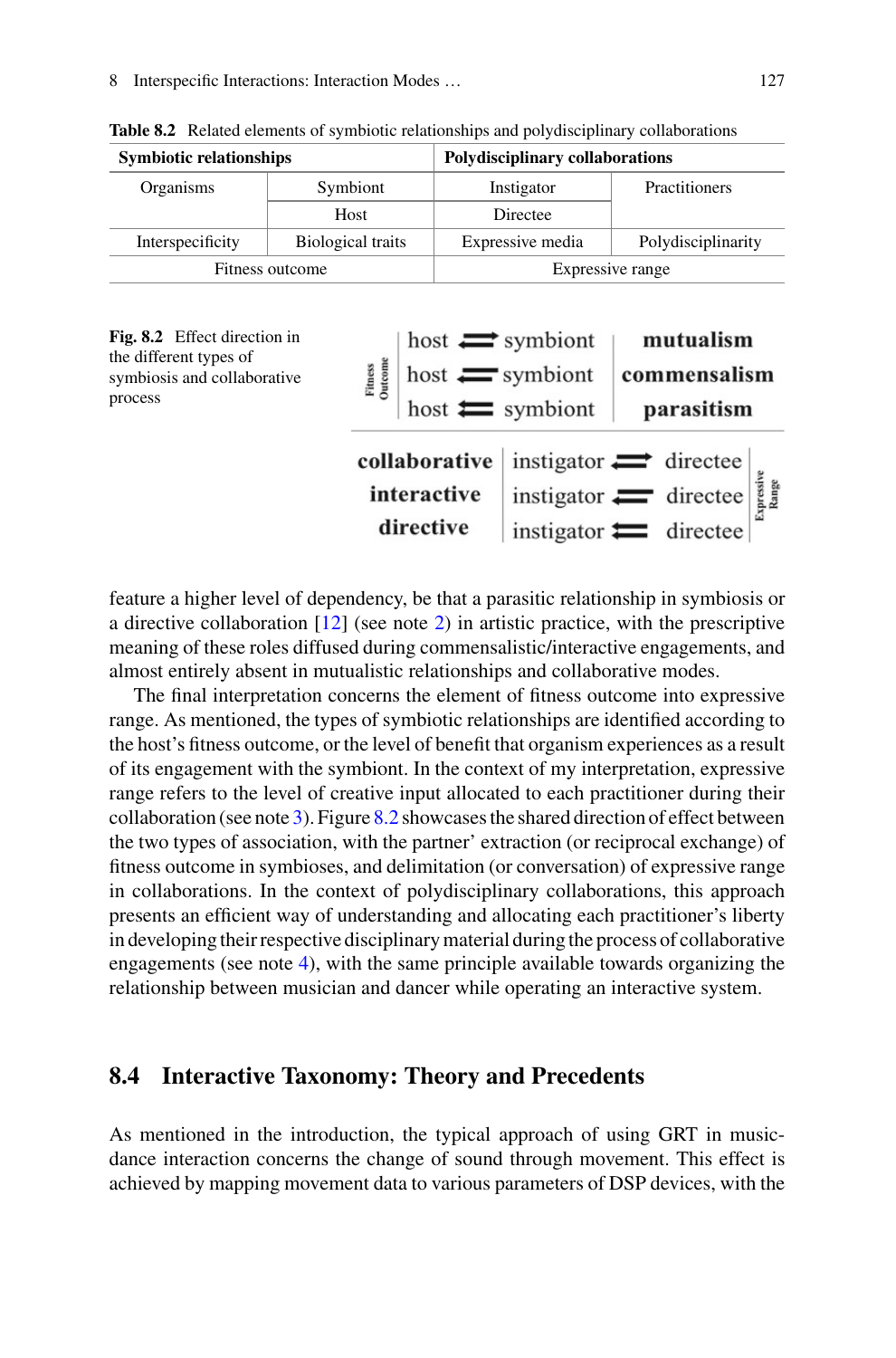sound consequently affected as a result of the movement data performing alternations on the parameter's values. Considering this relationship between the two media, sound can be understood as the symbiont medium, with movement being the host governing the development of sound. With this principle in place, and taking into account a host's different fitness outcomes during each type of symbiosis, an equal number of interaction modes can be derived, where the 'host' movement can be 'benefited', 'harmed', or 'unaffected' by its 'symbiont' medium of sound. In line with the previous subjective interpretation between the elements making up each association, the biological notions describing changes in fitness outcome are related to the restrictions, or lack of, placed on the expressive range of the associated media and their respective practitioners during a performance. The most efficient way to establish these relationships is by first observing the resulting sonic outcomes, followed by the restrictions placed on the movement, the provision in which the two performers develop their respective sonic and movement material, and finally the dancer's awareness of how their movement affects sound while operating the system.

Looking at the first association, when the collaborative performance requires a determined sonic outcome (akin to a fixed music score), the dancer must perform a specific set of movements in order to alter the values of the DSP parameters in a predefined manner. As a result, this interaction mode imposes restrictions on the movement's range of expression in order to accommodate the desired sonic outcomes. Furthermore, with the mappings between movement data and DSP parameters having been created by the music practitioner, she or he needs to communicate to the dancer the required movements needed to achieve the determined development of sound over the duration of the performance. Consequently, the dancer is relieved from having to fully understand the ways her or his movements may affect sound beyond the predefined movements. As such, this interaction mode assumes movement as a predefined modulator for the sound. In other words, through the previously discussed subjective interpretation of the biological notions describing fitness outcome, the 'host' movement is 'harmed' in order to 'benefit' its 'symbiont' sound, thus establishing a parasitic symbiosis between the two expressive media.

On the opposite spectrum of sonic outcome, an indeterminate score entirely alleviates any requirement for the dancer to become familiar with the mappings between movement data and DSP parameters, with movement remaining independent to sound. However, from the musician's perspective, the mapping must be designed as to accommodate the dancer's full range of movements which she or he may deploy in any manner and time throughout the duration of the performance. In a way, the randomized alteration of DSP parameters during this interaction mode can be related to a generative music system, or to provide a further simplified reflection, to the modulations derived by an LFO set to random or noise waveform. In the context of the symbiotic interpretation, the 'host' movement is 'unaffected' due to enjoying a full range of expression, while the 'symbiont' sound extracts 'benefit' in the form of randomized modulations that can be used to develop and expand its outcome. As such, this interaction mode forms a commensalistic symbiosis between sound and movement, which on reflection can be associated with the interaction employed in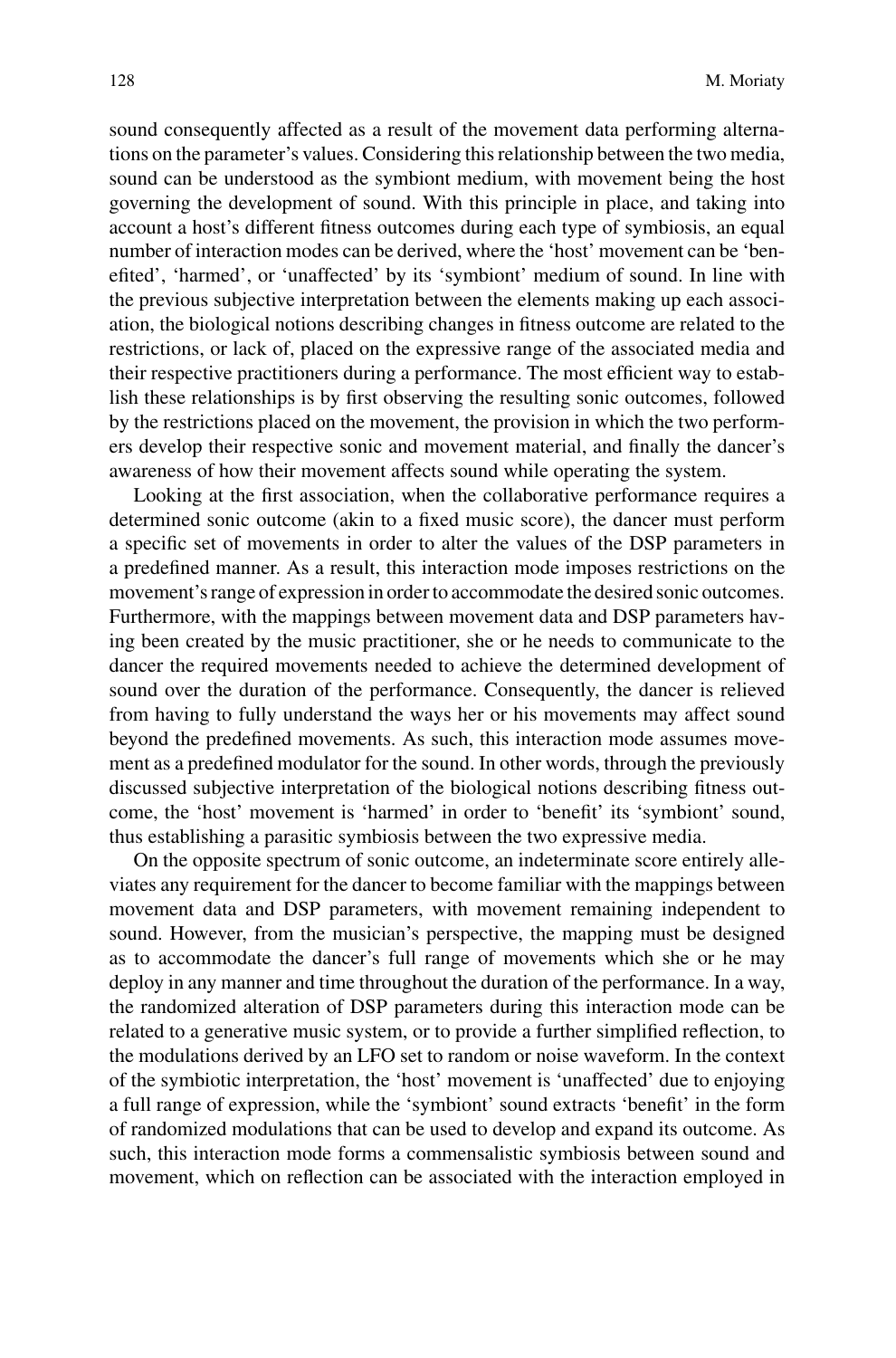*Variations V*, when dancers had an effect on sound despite being unaware of the ways their movements specifically controlled Cage's tape players. However, while Cage revelled in employed indeterminacy as a compositional approach, Cunningham directed his dancers through an explicit choreography. Nevertheless, this is but one manifestation of a commensalistic interaction mode, and as I present later in this chapter, free improvization presents itself as fruitful provision for the dancer to follow, with the musician tasked with designing a system able to generate meaningful sonic outcome through random modulation inputs.

With mutualism being the remaining type of symbiotic relationship, such an interpretation into the context of collaborative performance requires for both sound and movement to mutually extract 'benefit' from their interaction, which considering the earlier connection between fitness outcome and expressive range, suggest a simultaneously full range of expression for both media. While the provision of free improvization may at first appear salient to this mode, developing this mode through practice showcased that an intermediate provision is more appropriate, that of structured improvization. Examining this provision in the context of music performance, structured improvization differs from its free counterpart by the approach of creating real-time compositions by connecting pre-established material over an arrangement which is not predefined [\[13\]](#page-17-13). As such, while the resulting sonic outcome is not determined, its characteristics can be anticipated. Structured improvization shares a slightly different meaning in the context of choreography, with dancers adhering to a predefined temporal arrangement in relation to stage placement and clustering, while retaining freedom towards their performed movements during each section of the arrangement [\[14\]](#page-17-14). Considering these provisions for music and dance respectively, in the context of GRT-facilitated interaction the dancer is allocated freedom towards her or his movements, with the caveat that these movements need to result to anticipated sonic outcomes. As such, the dancer must be well-familiarized with the system's mapping, and be aware of the ways each movement may affect sound. In other words, the mutualistic interaction mode presents a mutual compromise between the expressive ranges allocated to sound and movement, with both media mutually extracting 'benefit' up to the level at which one of them can be said to experience 'harm', thus resembling the mechanisms by which mutualistic symbioses are developed over evolutionary scale in the natural world.

The three symbiotic modes of interaction are summarized in Table [8.3,](#page-9-0) with each mode identified according to their specific effect awareness, provision,

|                         | <b>Interaction modes</b> |                    |                    |  |
|-------------------------|--------------------------|--------------------|--------------------|--|
|                         | <i>Mutualism</i>         | Commensalism       | Parasitism         |  |
| <b>Affect awareness</b> | High                     | Low                | Moderate           |  |
| <b>Provision</b>        | Structured improvisation | Free improvisation | Score/choreography |  |
| <b>Operation</b>        | Exploration              | Detachment         | Instruction        |  |
| <b>Outcome</b>          | Anticipation             | Indeterminacy      | Determinacy        |  |

<span id="page-9-0"></span>**Table 8.3** Taxonomy of symbiotic interaction modes with associated elements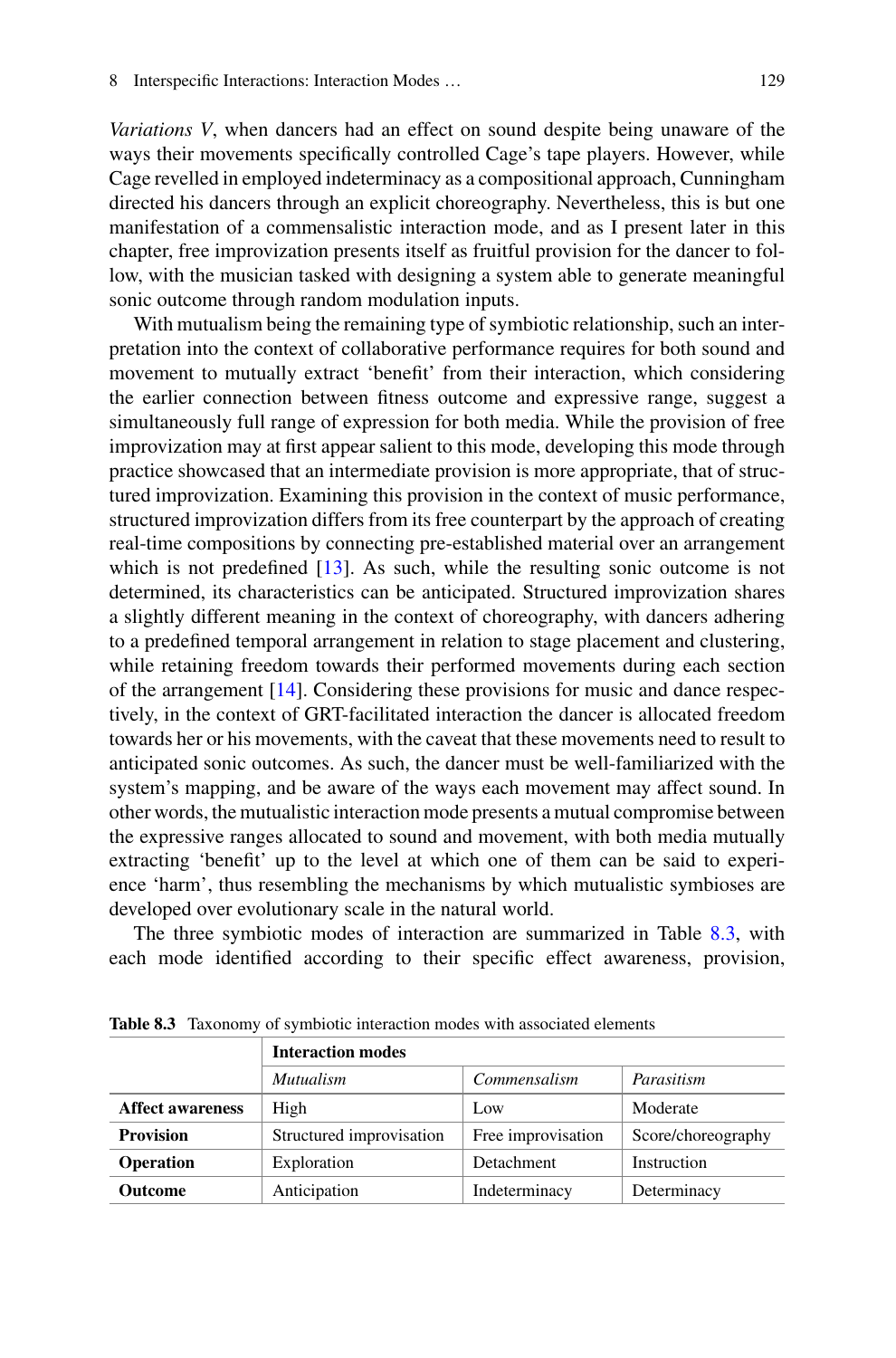operation, and outcome borne of the interaction between the two media. At this stage, it is worth pointing out once again the subjectivity and conceptual nature of this interpretation, and furthermore the Practice Research methodology employed towards reaching these findings, with the latter derived through the accumulated knowledge from numerous years of collaborative practice alongside several practitioners. As presented later in this chapter through the work *Symbiont Zero* [\[15\]](#page-17-15), in addition to employing distinct modes of interaction, multiple modes can also manifest during a performance, either consecutively during different sections, or simultaneously while operating different layers of sound, each controlled via a different mode. Prior to describing our collaborative outcome and designed interaction system, I demonstrate the taxonomy's theoretical standing by examining three interactive works as means of identifying their specific modes of interaction. Rather than providing a conclusive literature review of the field's practical outcomes, the presented precedents were selected as to represent distinct uses of GRT, collaborative processes, and employed aesthetics.

# **8.5 Symbiotic Interactions in Precedent Practices**

Stratofyzika is a Berlin-based collective, with its founding member comprising musician Lenka Kocisova, visual artist Alessandra Leone, and dancer Heather Nicole (Hen Lovely Bird). Their 2016 work *THÆTA* [\[16\]](#page-18-0) presents a dialogue between the three media of sound, movement, and visual. In the context of the symbiotic concept, the dancer serves as the host modulating sound and visuals, with the interaction facilitated through a wearable Inertia Measurement Unit attached on the dancer's arm, with the movement data simultaneously modulating the two software suites generating sound and visuals. According to Leone, rather than having a constant flow of movement data into the system, this flow is interrupted by altering the correlation between movement data and resulting value alteration via algorithms [\[17\]](#page-18-1), as well as activating the data stream only during predefined moments. With the dancer aware of the way her movement affect the other two media, it is during those moments of activated interaction that the dancer is able to freely employ movements that result anticipated sonic and visual outcome, such as the floor roll (see  $[16]$ , 1:10–1:20) resulting in a white spire and a tone of descending pitch.

The second precedent is one of the audio-visual installations developed with the danceroom Spectroscopy (dS) visualization system. Using an array of depth perception cameras (Microsoft Kinect) as its GRT devices, the system is able to extract movement data from multiple participants, with the date used to modulate the visualizations. While dS was designed primarily as a research tool for molecular dynamics, allowing researchers to visualize particle movement, as well as interact with their visual representations  $[18]$ , it then became the basis for a series of creative outcomes with the addition of a sound-generating system sharing the data modulating the visualizations, with the movement data coming from a troupe of dancers. In addition to the performances, the team behind dS also presented the system in the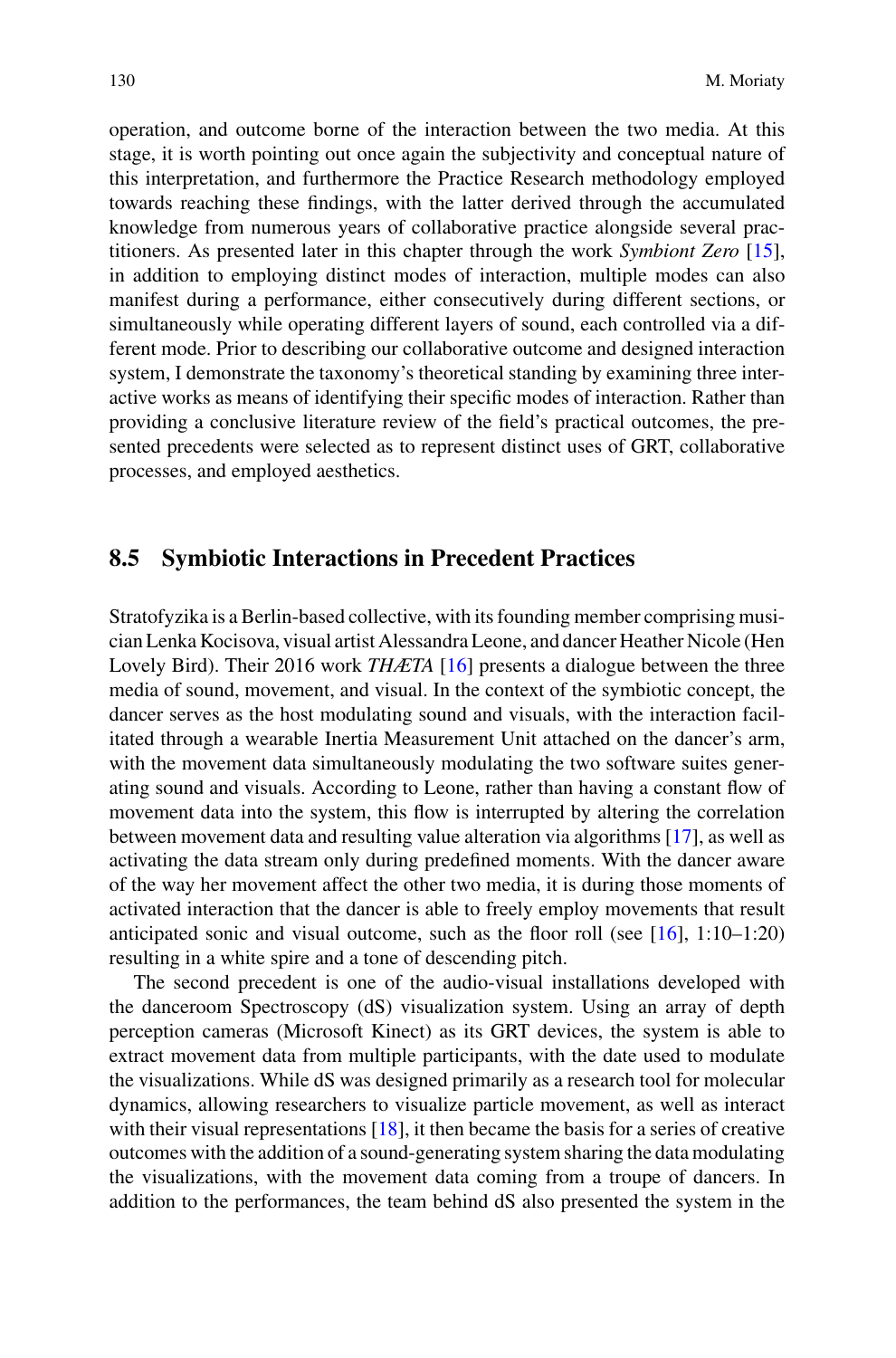configuration of a public multi-participatory installation, where audience members are invited to interact with the system. The result of this interaction is that sonic and visual events are manipulated by movement without the controllers having any prior training with the system [\[19\]](#page-18-3), thus demonstrating a commensalistic interaction mode. A point of interest here is that once an audience member began exploring the system, they would attempt to understand what their effect is on the media, resulting in an adaption of the interaction mode. While this does not in itself form an undesirable aspect, I later present a solution devised towards maintaining commensalism during interaction.

Finally, as an example of practices displaying parasitic interaction between sound and movement, Marco Donnarumma's *Corpus Nil* [\[20\]](#page-18-4) is a work which appears to absolutely appropriate the notion. For this work, Donnarumma devised a choreography comprising of 'five key bodily postures' [\[21\]](#page-18-5), each designed as to force the system to generate a specific response from the sound and lights it controls. With the system operating through machine learning algorithms able to identify specific positions by their duration, the performer must sustain these positions as to progress through the arrangement. As such, Donnarumma is restricted by the design of these key positions, or more accurately, is able to move only within the restrictions posed by each position. Understanding this approach through the symbiotic framework, the performer possesses a detailed awareness of the ways their movement affects sound and lights, and is able to perform the determinate sonic outcome through their movements. This sits in contrast to the approach employed by Stratofyzika and danceroom Spectroscopy; in the latter, audience members are unaware of the ways the system interprets their movements as modulations for the other two media, whereas in the former, the dancer is aware of the effects her movements have on the interacting media, and is allowed to explore movements along with the effects these have on sound and visuals. In the case of *Corpus Nil*, the performer's movements are intended to achieve predetermined changes to the other two media.

#### **8.6 Symbiotic Modes of Interaction in** *Symbiont Zero*

As mentioned earlier, the findings presented in this chapter stem from my collaborative practice alongside several dancers. Following the development of the theoretical frameworks for polydisciplinary collaboration and symbiotic modes of interaction, my aim was to activate the entire spectrum of interaction modes within a single creative outcome, with the additional purpose of serving as a demonstration of the framework. In order to satisfy both purposes, *Symbiont Zero* has been documented both as complete performance, as well as a set of demonstration videos, with the latter displaying a simplified version of each interaction mode, with additional perspectives providing simultaneous views of the musician's inputs via external controllers, as well as the effects both performers conduct on the mapped parameters (see Fig. [8.3](#page-12-0)) for a representative example).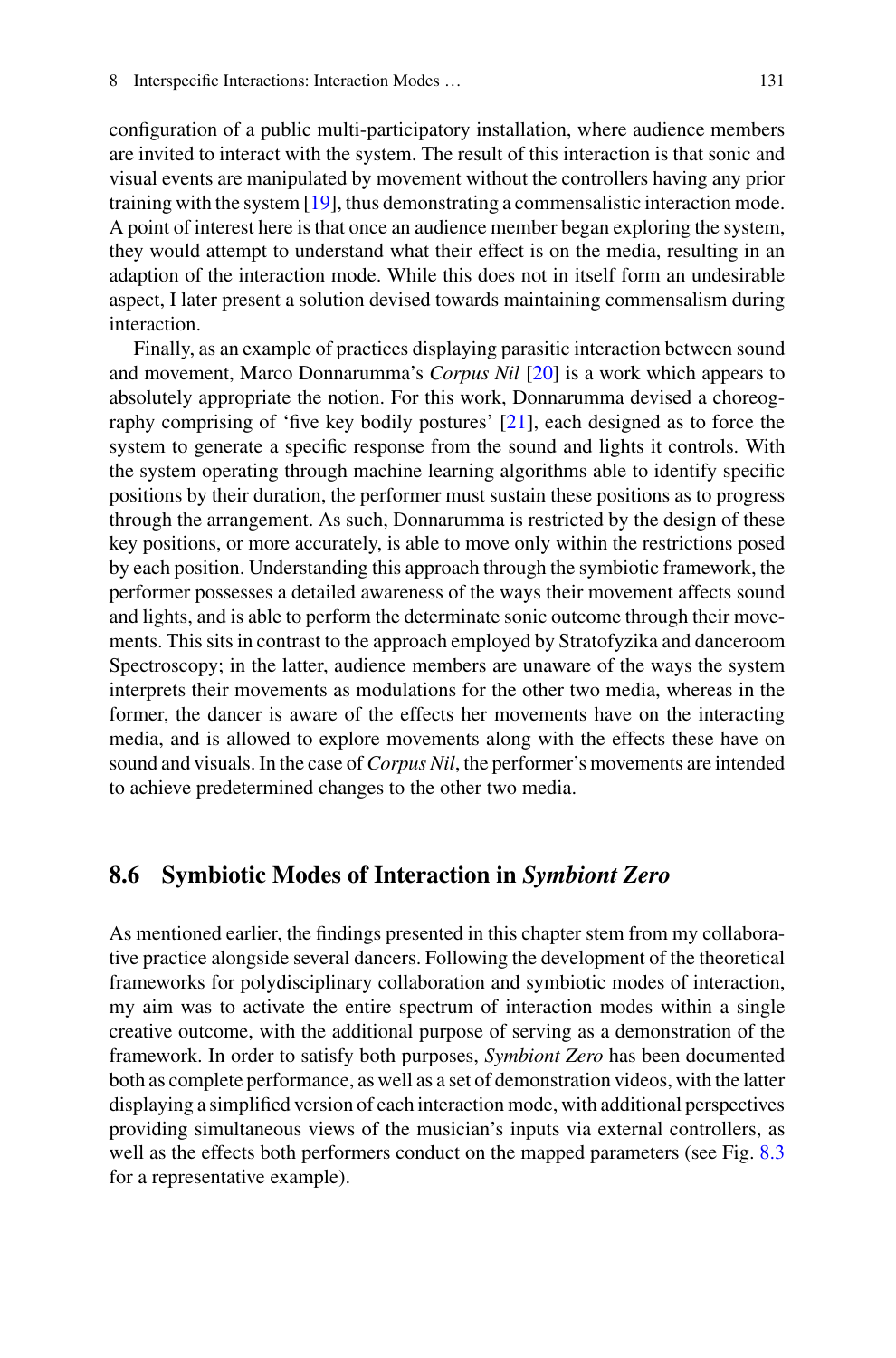

**Fig. 8.3** Demonstration video with multiple views: dancer (Cunliffe), external controller, and mapping distribution matrix

<span id="page-12-0"></span>The work was initially developed with my long-term collaborator Roberts, and subsequently performed with contemporary dancers Lucie Lee, Joseph Lau, and more recently Kelsea-Leigh Cunliffe. The premise concerns a musician-dancer duet featuring interaction between their respective expressive media through GRT. With a total duration of approximately fifteen minutes, the piece develops over three movements, or sections, of equal duration, and while each section predominantly focuses on a single mode of interaction, the performers have gone to implement areas of adaptation through simultaneous employment of different modes while controlling multiple layer of sound.

In describing the path of the movement data into the system, the concerned GRT devices comprise a pair of Wiimotes tethered on the dancer's forearms as means of performing alterations to the sound-generating system. This system is hosted within Ableton Live, receiving a total of eight data streams from the two Wiimotes, following their capture and conversion into MIDI CC messages through the application OSCulator. These continuous messages are then mapped onto two Max for Live devices, namely, Map8 and Multimap, which serve two purposes; firstly, acting as a distribution matrix from which to map each data stream onto multiple DSP parameters, and secondly, allowing the musician to toggle the activity of each mapping, as well as alter the range, direction, and curve of each mapping's effect on their destination during the performance. The musician's inputs are achieved through two hardware MIDI controllers combining continuous and toggle controls. The data path is graphically represented in Fig. [8.4,](#page-13-0) (albeit for the data from a single Wiimote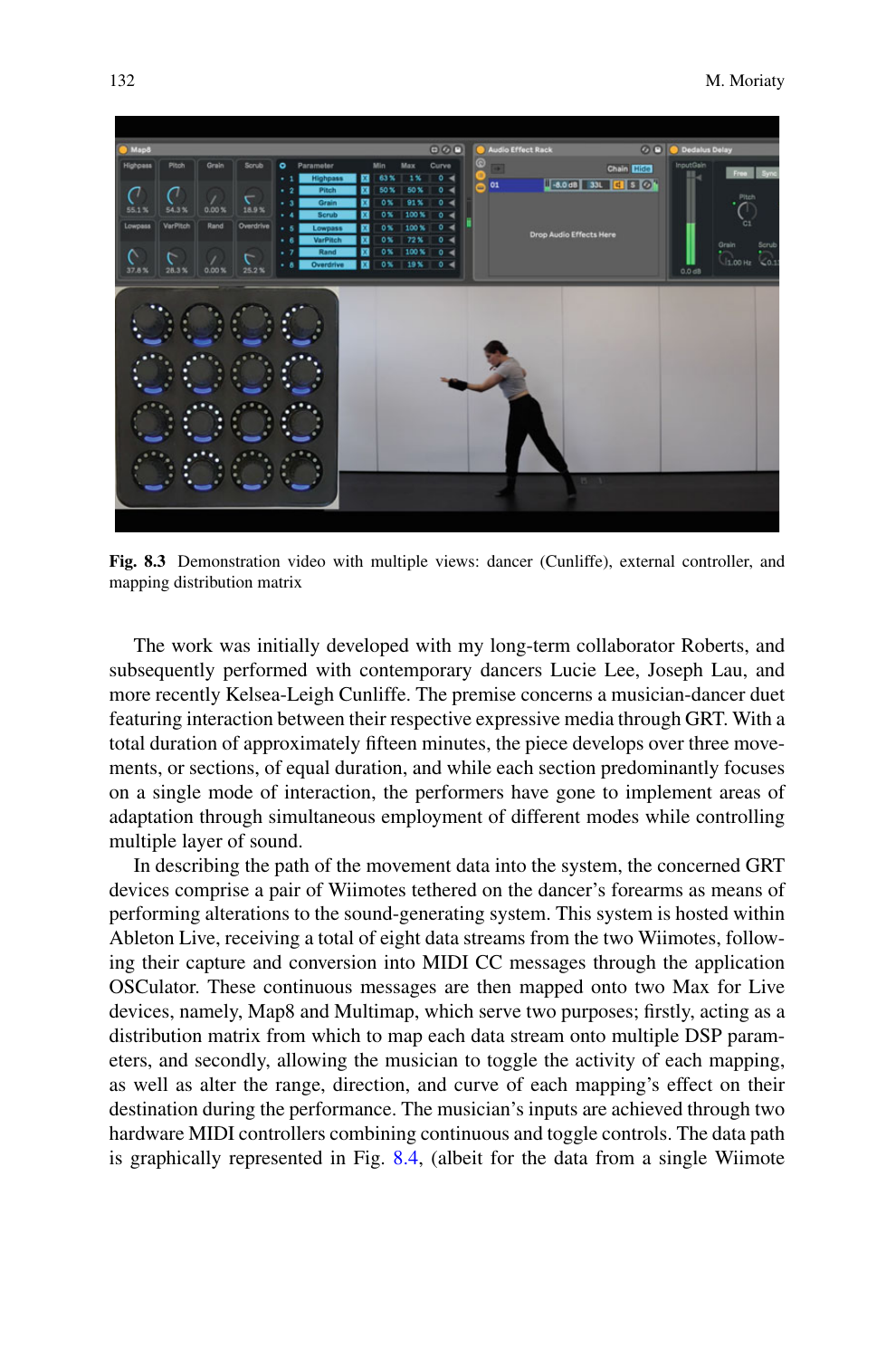

<span id="page-13-0"></span>**Fig. 8.4** Path of gesture data, from dancer's movement to DSP mapping

only), with the following subsections describing the work's three sections in terms of both system operation and performance planning. Each section is described under the title of their predominant mode of interaction.

#### **8.7 Mutualism**

In line with the aspects of mutualistic interactions, the dancer has been familiarized with the system, and is able to anticipate the ways her movements may affect sound. Furthermore, the performers have noted certain combinations of movements and specific ranges in the distribution matrix which resulted in interesting sonic outcomes, which the performer has memorized and able to deploy at will.

The main interactive sound during the mutualistic section is generated by a feedback delay (Amazing Noises Dedalus Delay), with its parameters mapped to the Wiimotes' eight continuous messages, these being X-axis (vertical position), Y-axis (roll), Z-axis (yaw), and acceleration. In this case, the X-axis of both devices is assigned to the delay's two filters, low pass and high pass for left and right arm, respectively. This particular mapping ensures that the performer maintains control over the overall signal amplitude, which subsides by simultaneously pointing both arms upwards due to the removal of high or low frequencies by either filters. The remaining mappings are arranged to parameters such as pitch shifting, size and frequency of grain, and addition of parallel distortion and reverberation.

The musician's role during this section is to adjust the range by which each continuous message affects the mapped parameters. This is achieved by adjusting the range parameters on the Map8 device, thus altering the dancer's level of influence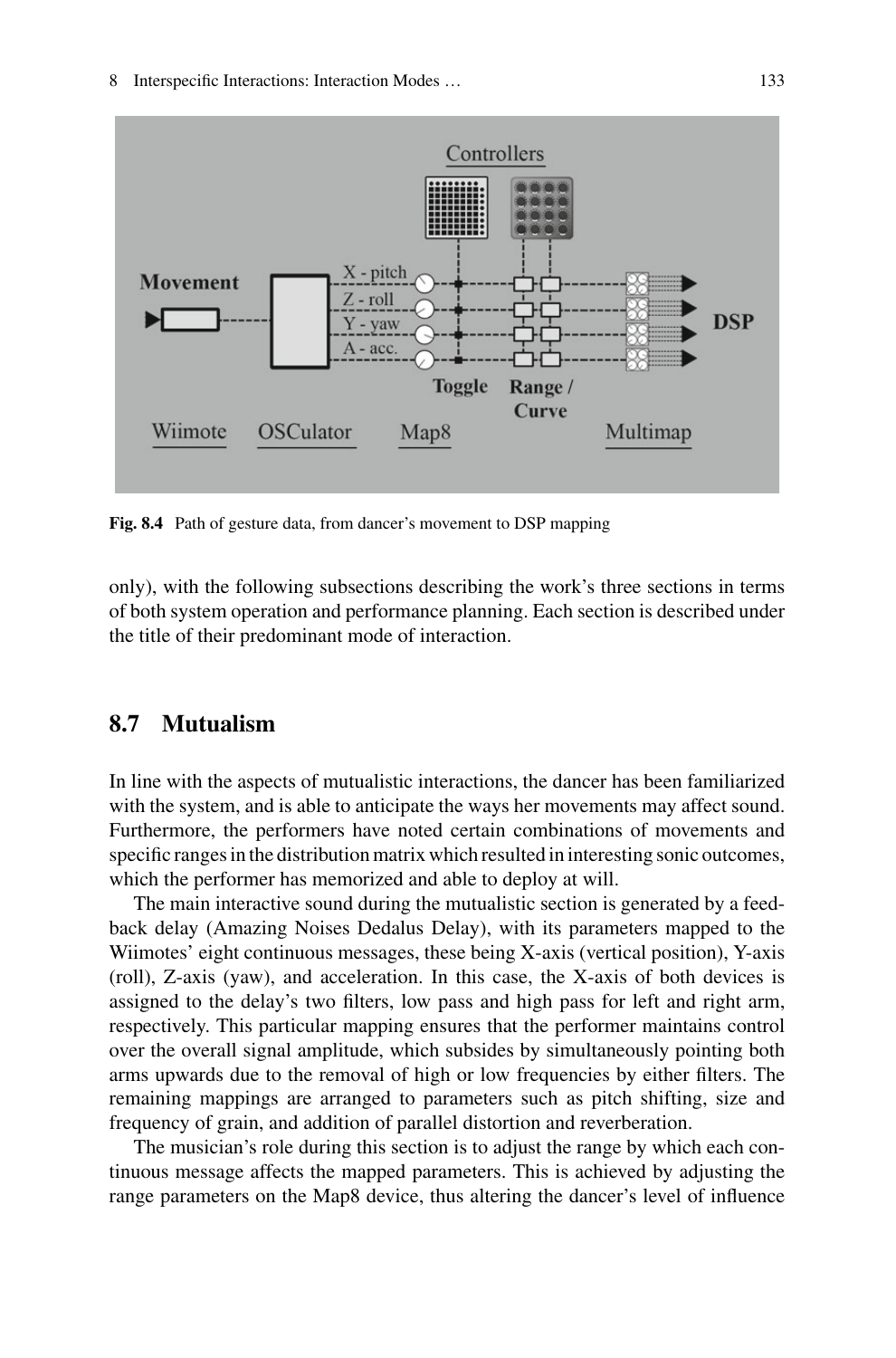on each mapped parameter. The section begins with the filter ranges restricted middle frequencies, while the dancer concentrates on upper body movements. Halfway through the section, the musician broadens the range of the filter mapping, causing a sudden increase in amplitude. This serves as a signal for the dancer to initiate weight transfer movements, resulting longer movements across the stage.

#### **8.8 Commensalism**

As described in previous sections, commensalistic interactions alleviate the need for the dancer to possess prior knowledge of the ways movement affects sound. However, as mentioned in the description of dS, participants in control of sound will naturally begin to discover the connections between their movements and changes in sound, resulting in an adaptation of mode. Aiming to avoid this adaptation during the commensalistic section of *Symbiont Zero*, I designed a system able to dynamically alter the mapping during the performance. This is achieved by mapping a single movement stream of continuous change message to several DSP parameters by inserting an instance of Multimap between one of Map8's outputs and the DSP inputs. Furthermore, toggles are assigned to toggle each of the Multimap's outputs. The result of this design allows the musician to continuously alter the movement data stream distribution among the mapped DSP parameters, and thus avoid the dancer to gain a fixed relationship between her movement and specific sound modulations.

The sound generation is based on a series of granulators (Audiority Grainspace) processing recordings of synthesized percussive patterns, with the Wiimotes' CCs mapped to parameters such as start–end of input sample, pitch and tone variations, saturation, size of and distance between grains, and level of parallel reverberation.

While the dancer is entirely at liberty to freely improvise her movements, she is also motivated to 'forget' the interaction, and instead treat the resulting sound as recording, akin to improvising to a fixed (non-interactive) composition. The only cognisant interaction of the performer occurs after a new layer of sound appears, made of two percussive samples (respectively kick drum on the left arm and snare drum on the right arm), each activated by the acceleration streams going over a set threshold which triggers a MIDI Note on message mapped to an instance of Ableton's Drum Rack containing the percussive samples.

Once the performer becomes aware of the new layer, she is able to interact with the two sounds through a mutualistic mode, while simultaneously maintaining her commensalistic interaction with the previous sound layer. The section ends with the initiation of a further sound layer made of arpeggiated synthesiser pattern, signifying the transition into the final section.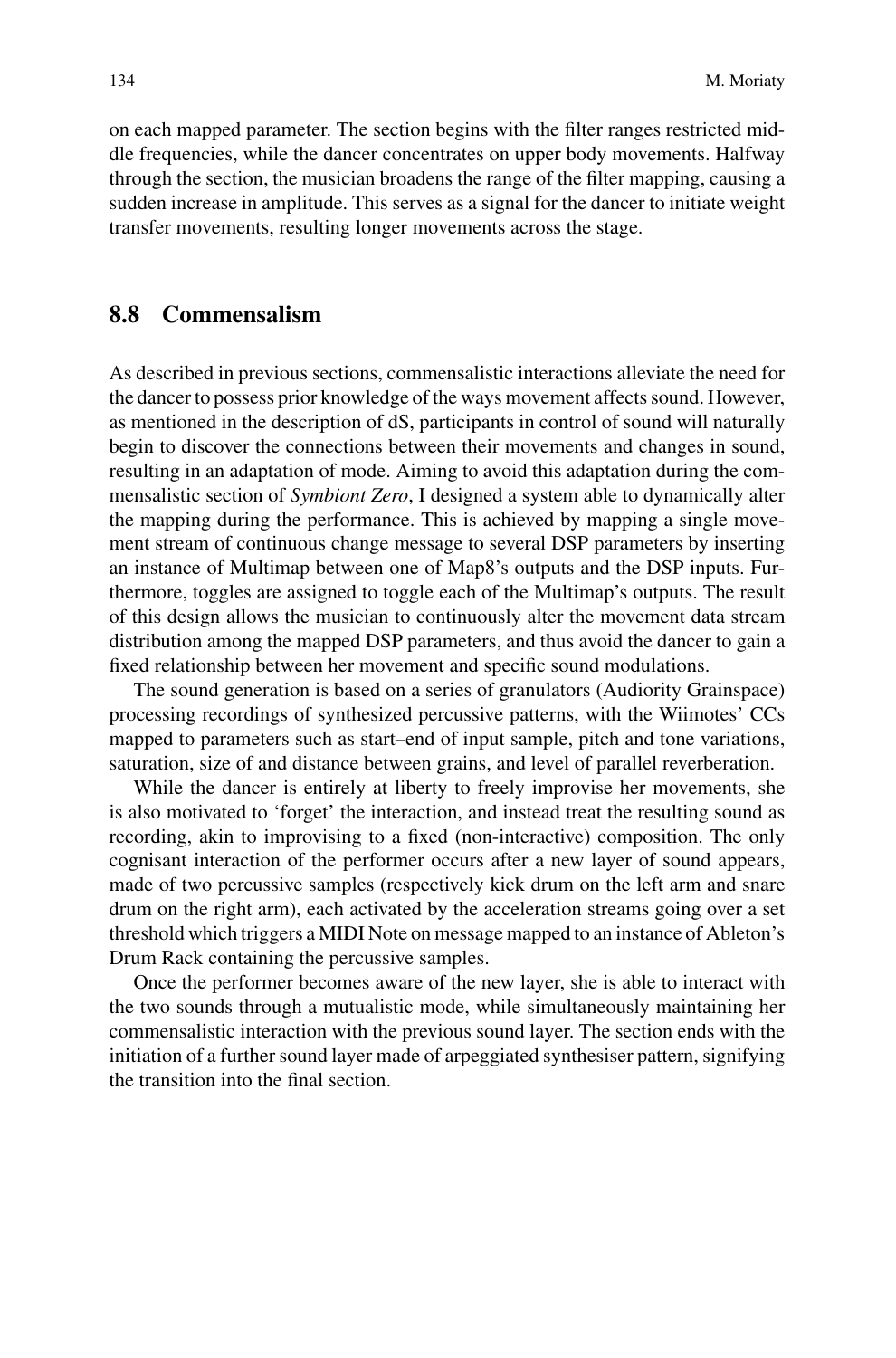### **8.9 Parasitism**

The parasitic interaction presents the highest level of accuracy from the dancer, while at the same time imposes the highest level of restriction on their movements. The Wiimotes' CCs are mapped to a synthesiser (Ableton Analog) generating a fixed arpeggio pattern, with the left arm controlling the synthesiser's low pass filter cutoff frequency on the X-axis and envelope attack duration on the Y-axis (rotation), while the right arm controls reverb depth and delay feedback on X- and Y-axis, respectively. In line with the approach during parasitic interaction modes, the sonic outcome is determined, in this case being a slow modulation between the wet–dry balance of the reverb, followed by a filter frequency sweep of equal duration. At the same time, the determined outcome requires for staccato (sudden jumps in value) modulations on the two remaining parameters, resulting in altering the note's envelope shape and feedback level. Finally, the two percussive samples from the previous sections are required to be activated at the end of each filter sweep cycle, resulting in the dancer interacting with this layer through a parasitic mode, as opposed to the previous mutualistic engagement.

With the determined sonic outcome providing a limited range of movements for the dancer, the latter is then free to develop their own choreography within this restricted range. Having performed the piece with four different dancers, a particularly interesting finding is that while each dancer were able to achieve the determined sonic outcome, each reached that through distinct sequence of movements. For example, Roberts maintained her core still while only moving her arms (as to achieve the modulations on the synthesiser's parameters), Lee continued to move across the stage while limiting the movement of her arms in line with the score. Similarly, while Lee activated the percussive samples by performing waving movements with her arms, Cunliffe opted to perform sudden contractions and extension, akin to punching motions. This showcases that despite the imposed restrictions during parasitic interactions, dancers are able to interpret the score through different choreographic movements.

In describing the remaining section, once the filter sweep sequence has been performed twice, the dancer is instructed to resume a mutualistic interaction with the percussive samples, while at the same time the musician limits the mapping range of the synthesiser parameters, who is then able to assume control of these parameters through their external controller. As a result, the musician 'takes' away control from the dancer while she breaks free from the previous restrictions. This continues for around one minute, before the dancer assumes the previous position, and the musician returns the control of the synthesiser back to the dancer, who repeats the previous movements twice. *Symbiont Zero* concludes with a short section of commensalistic interaction, where the performer's movements influence a pair of granulators (New Sonic Arts Granite) processing two segments of recorded music, namely, the 'Amen' and 'Hot Pants' drum breaks. As with the previous section, the performer is unaware of the effect their movements exert on the newly introduced sounds, and is instructed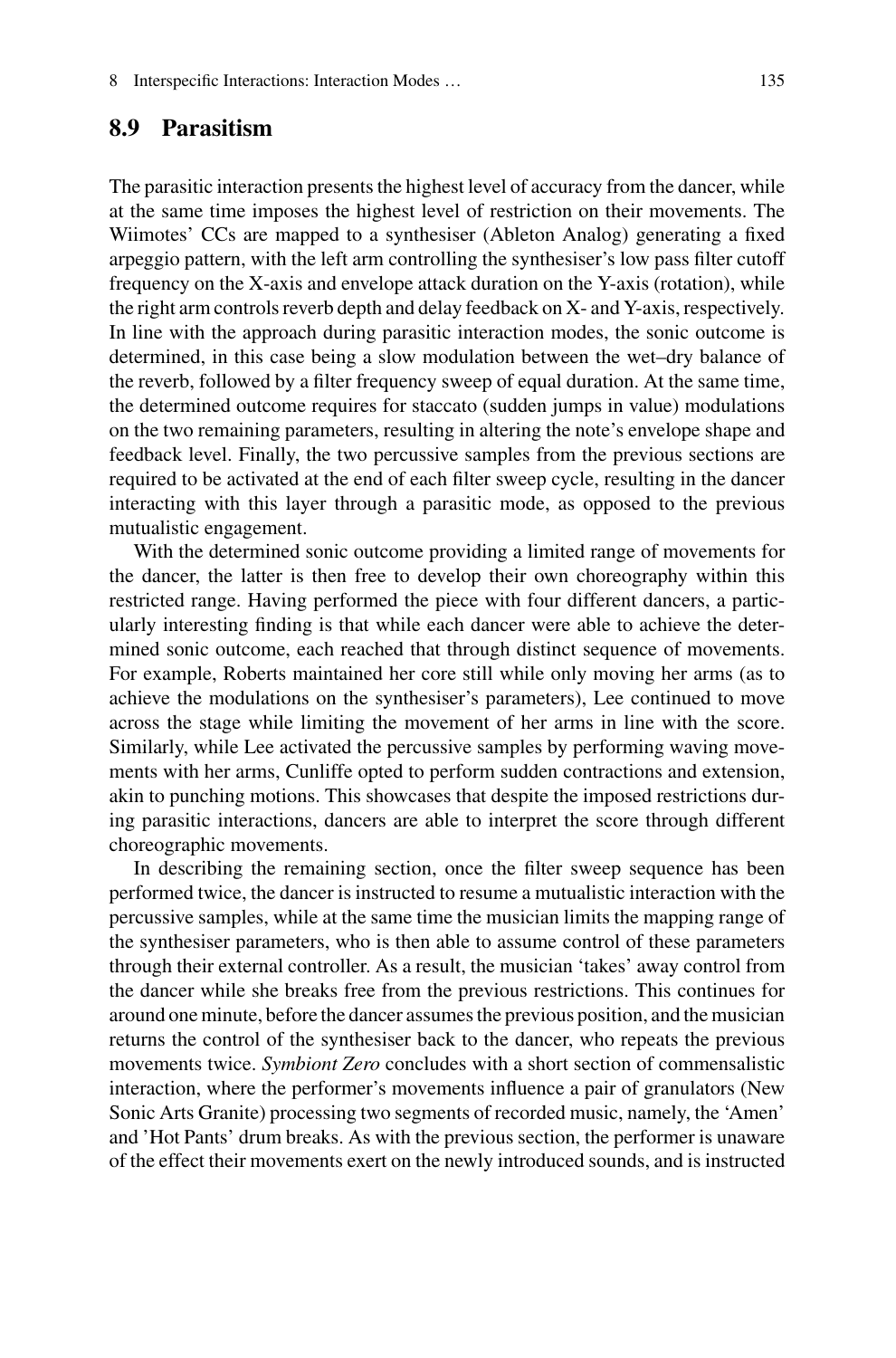to perform an improvized sequence, with its intensity influenced by the overall level of sound made of the combined elements, which begins to fade until silence to the end of the piece.

# **8.10 Conclusions**

Although the analyzed precedents do not constitute an exhaustive review of the field, the interactive works portray a selected collection of practices displaying diversity in GRT (Inertia Measurement Units, depth perception cameras, and biophysical sensors), in the make up of their collective creation (inter/multi/trans-disciplinary respectively), and as explained earlier, in the employed interaction mode between physical movement and digital audio-visual material. Appropriating the typology of symbiotic relationships towards forming a new taxonomy in technologically facilitated interaction allows for the diversity in which interactive performances manifest to be identified within just three modes of interaction, each comprising of thee aspects provision, operation, and outcome—as well as the level of training or familiarity with the system required by the dancer. This serves as an efficient approach towards communicating the purpose of each mode, particularly assisted by the lack of convoluted terminology, which can often be counterproductive when used to communicate the desired outcome to practitioners whose expertise focus on other areas of practice.

This research has thus far focused on dyadic collaboration, with future view of assessing the symbiotic concept with multiple partners. Furthermore, while the use of consumer GRT devices was implemented as means of making the research outcomes more inclusive (due to being both reliable and inexpensive), the limited accuracy and expansion of these devices have become to emerge in my practice, which serves as motivation to look into developing bespoke devices, in line with current trends in the field of interactive arts research.

Most importantly, however, it is my strong belief that the future of interactive arts will greatly benefit from researchers combining technological innovation with artistic Practice Research, a symbiotic relationship if you will. In my experience, although some steps are already taken by few brave individuals, the two fields' distinct approaches, cultures, sensitivities, and nomenclature result in hesitation towards tighter integration. But akin to the parasitic beginnings from which most symbioses begin their evolutionary journey, persistence and closeness will eventually manifest in mutual aid among the two domains of creative practice, artistic and scientific. In the words of Pëtr Kropotkin, 'In the practice of mutual aid… we thus find the positive and undoubted origin of our ethical conceptions; we also see the best guarantee of a still loftier evolution of our race' [\[1\]](#page-17-1).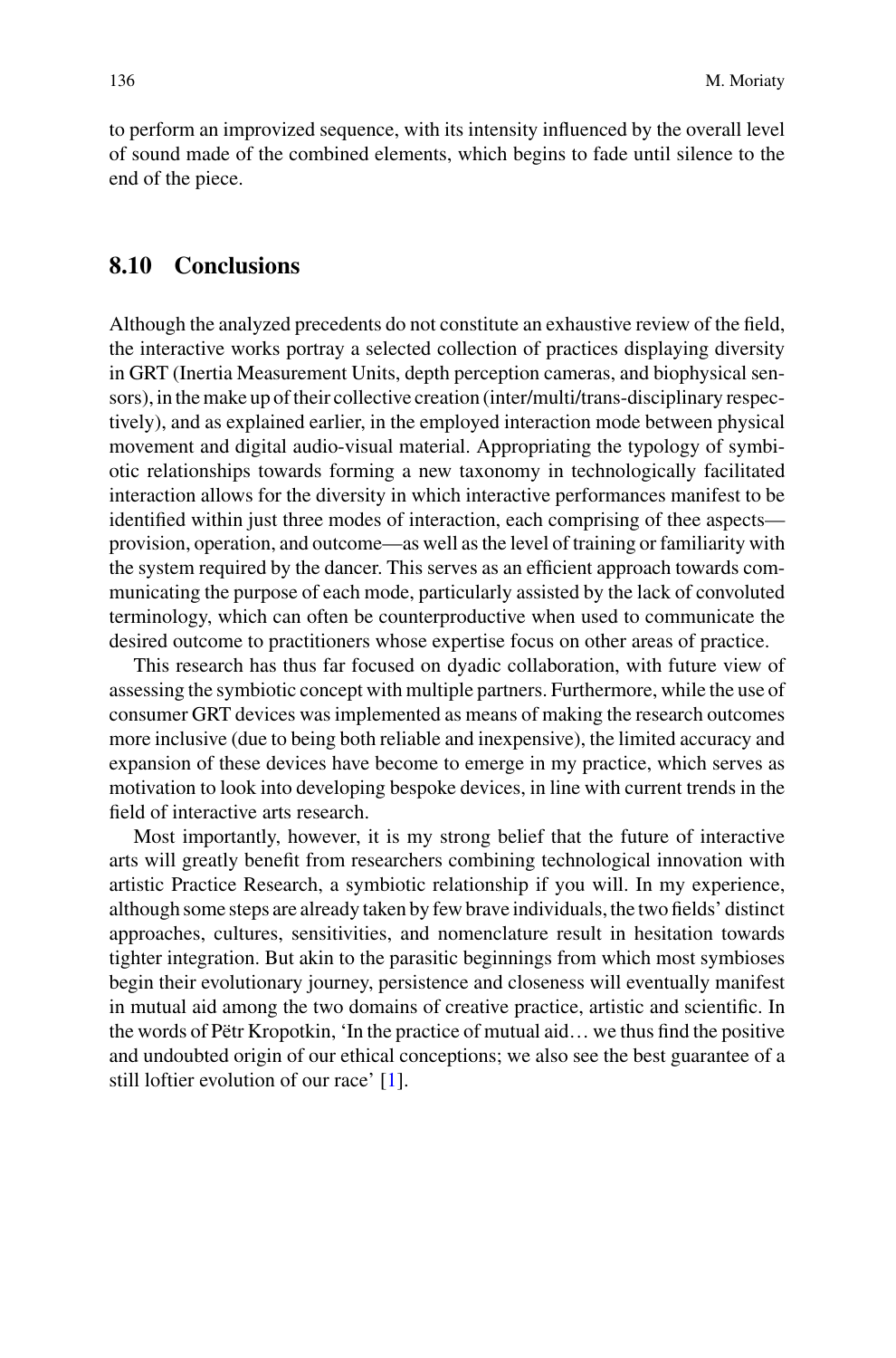<span id="page-17-0"></span>8 Interspecific Interactions: Interaction Modes … 137

#### **Notes**

- (1) The term polydisciplinary is used to denote the multiple modes by which disciplines interact, as an alternative to the more popular 'interdisciplinary', which I consider to be erroneously habituated for this purpose, as it ignores established principles of taxonomy. I provide a more thorough discussion on this subject in Sect. 2.2.2 of [\[3\]](#page-17-3).
- (2) The referenced modes of collaboration are derived from the work of Hayden and Windsor [\[12\]](#page-17-12), identified as directive, interactive, and collaborative, each suggesting a different level of creative liberty between the engaged practitioners.
- (3) The social aspects of collaboration, along with the notions of allocating creative direction duties, privileges, and responsibilities, have been addressed in my previous paper [\[2\]](#page-17-2).
- (4) For a detailed description of the symbiotic framework on collaborative process, see chapter three of [\[3\]](#page-17-3).

#### **References**

- <span id="page-17-1"></span>1. Kropotkin, P.: Mutual Aid: A Factor of Evolution. McClure Phillips & Co., New York (1902)
- <span id="page-17-2"></span>2. Moriaty, M.: Symbiosis: organisation and mutual exploitation in interdisciplinary collaboration, artistic research will eat itself. In: Proceedings of The 9th SAR International Conference on Artistic Research, University of Plymouth, UK, 11–13 Apr 2018. Cox, G., Drayson, H., Fatehrad, A., Gall, A., Hopes, L., Lewin, A., Prior, A. (eds.): Society for Artistic Research, pp. 81–96 (2018)
- <span id="page-17-3"></span>3. Moraitis, E. (Moriaty, M): Symbiotic synergies: adaptive framework for polydisciplinary collaboration in performance practice. Ph.D. thesis, School of Arts & Media, University of Salford, Manchester (2019)
- <span id="page-17-4"></span>4. Klosty, J.: Merce Cunningham. E.P. Dutton, New York (1975)
- <span id="page-17-5"></span>5. Uroskie, A.V.: from pictorial collage to intermedia assemblage. Animat. Interdiscip. J. **5–2**, 223–241 (2010)
- <span id="page-17-6"></span>6. Kirby, M.: Happenings: An Illustrated Anthology. R&R Books, Reno (1966)
- <span id="page-17-7"></span>7. Miller, L.E.: Cage, Cunningham, and Collaborators: The Odyssey of Variations V. The Musical Quarterly, Oxford University Press, vol. 85–3, pp. 545–567 (2001)
- <span id="page-17-8"></span>8. Douglas, A.E.: The Symbiotic Habit. Princeton University Press, New Jersey (2010)
- <span id="page-17-9"></span>9. Paracer, S., Ahmadjian, V.: Symbiosis: An Introduction to Biological Associations. Oxford University Press, New York (2000)
- <span id="page-17-10"></span>10. Sapp, J.: Evolution by Association: A History of Symbiosis. Oxford University Press, New York (1994)
- <span id="page-17-11"></span>11. John-Steiner, V.: Creative Collaboration. Oxford University Press, New York (2000)
- <span id="page-17-12"></span>12. Hayden, S., Windsor, L.: Collaboration and the composer: case studies from the end of the 20th century. **61–240**, 28–39. Cambridge University Press, Tempo (2007)
- <span id="page-17-13"></span>13. Cage, J., Kirby, M., Schechner, R.: An interview with John Cage. Tulane Drama Rev. **10–2**, 50–72 (1965)
- <span id="page-17-14"></span>14. Pressing, J.: Improvisations, methods and models. In: Sloboda, J. (ed.) Generative Processes in Music, Clarendon Press, New York, pp. 129–178 (1987)
- <span id="page-17-15"></span>15. Moriaty, M.: Symbiont zero: multimodal interactive performance, 19 Aug 2019. Accessed 20 Nov 2019 [Online]. <https://manolimoriaty.com/symbiont-zero/>